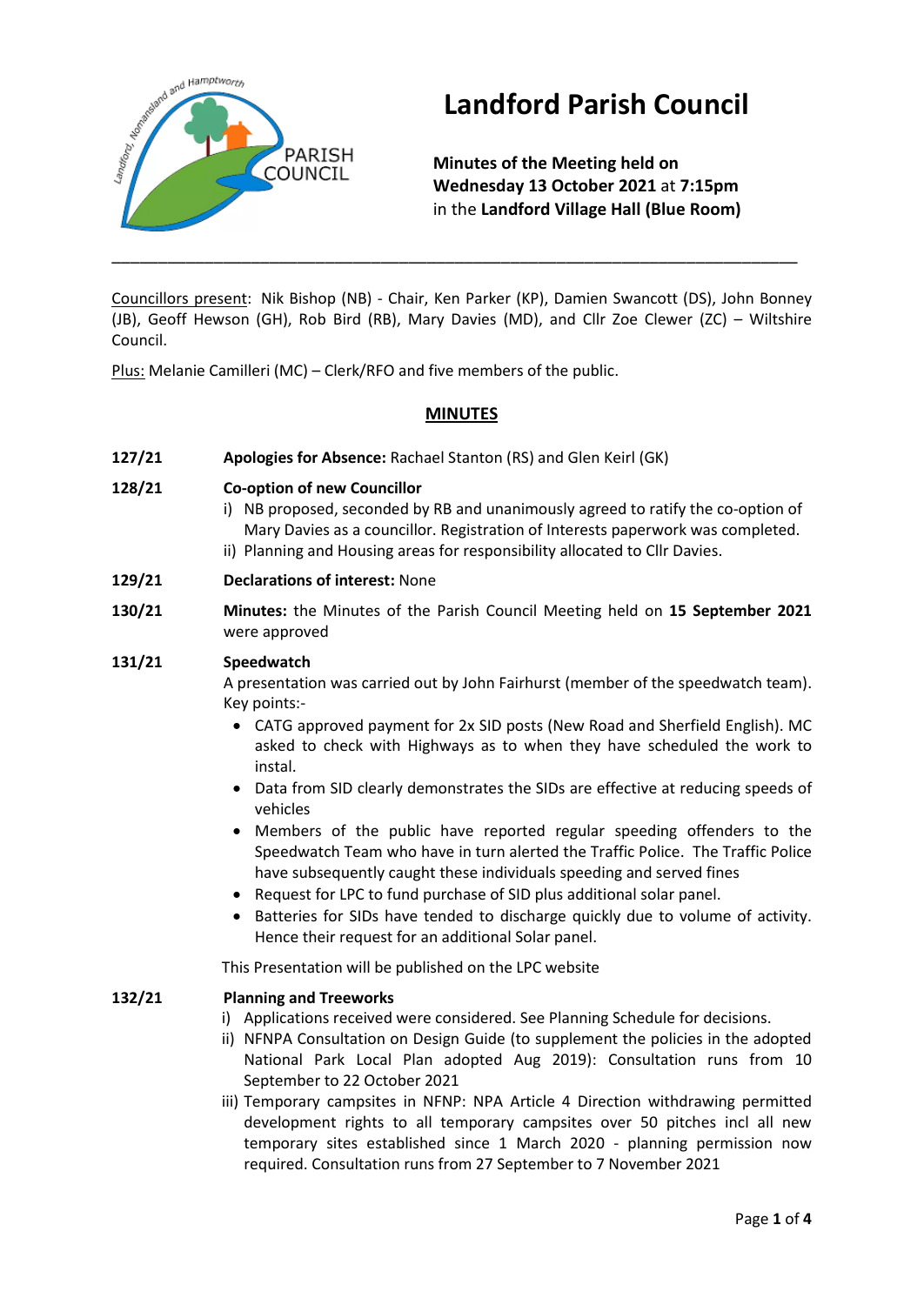### **133/21 Finances**

i) The Cash Flow Report and payments were unanimously approved **with the exception of** Vitaplay's invoice for 6-monthly maintenance schedule - see Agenda item 135/21 ii)

**Unity Trust Bank 09 Sept 2021: £57,940.49 Nationwide Business 95-day Saver 01 April 2021: £22,000.00**

#### **Payments**

| Payee                   | <b>Detail</b>                                    | Amount £ (incl vat) | <b>Method</b> |
|-------------------------|--------------------------------------------------|---------------------|---------------|
| Pennon Water Services   | Water for Pavillion                              | 2.50                | DD            |
| Public Works Loan       | Loan repayment 1st instalment 2021/22            | 1,186.70            | DD            |
| Suez                    | <b>Bins NML Rec Grd</b>                          | 75.34               | DD            |
| <b>Unity Trust Bank</b> | Service Charge                                   | 18.00               | DD            |
| M Camilleri             | Monthly gross salary                             | 2009.25             | S/O           |
| 1&1                     | Email storage + annual domain charge (2021-2023) | 29.98               | DD            |
| <b>SSE</b>              | <b>Electricity Landford Rec Grd</b>              | 32.80               | DD            |
| PKF Littlejohn          | <b>External Audit fee</b>                        | 360.00              | <b>BACS</b>   |
| Ideverde                | Bins Landford Rec Grd & NML Rec Grd (Sept)       | 123.75              | <b>BACS</b>   |
| <b>Craig Morris</b>     | Mole Man NML Rex Grd (July/Aug)                  | 70.00               | <b>BACS</b>   |
| <b>Craig Morris</b>     | Mole Man NML Rex Grd (Sept)                      | 35.00               | <b>BACS</b>   |
| Source for Business     | Leak detection service NML Rec/ Clubhouse        | 598.80              | <b>BACS</b>   |
| Playsafety Ltd          | RoSPA reports x 3 areas                          | 276.00              | <b>BACS</b>   |
| Landford Village Hall   | Hall Hire 11 Aug (2 hrs) and 15 Sept (3 hours)   | 40.00               | <b>BACS</b>   |
| <b>SSE</b>              | <b>Electricity NML RR</b>                        | 145.56              | <b>BACS</b>   |
| M Camilleri             | <b>Expenses</b>                                  | 486.25              | <b>BACS</b>   |
|                         | Total debit                                      | £5,489.93           |               |

#### **Receipts**

| Payee                    | <b>Detail</b>             |                | Amount £   | <b>Method</b> |
|--------------------------|---------------------------|----------------|------------|---------------|
| Member of public         | <b>Hire of NML RR</b>     |                | 20.00      | <b>BACS</b>   |
| <b>Wiltshire Council</b> | Precept $-2nd$ instalment |                | 24.000.00  | <b>BACS</b>   |
| Member of public         | Hire of NML RR            |                | 20.00      | <b>BACS</b>   |
|                          |                           | Total credit I | £24.040.00 |               |

- ii) Further consideration was given to draft budget 2022/23. It was agreed that MC should present a revised budget at the Nov meeting based upon a reduced Precept (£40K, £44K, £48K)
- iii) External Audit 2020/21: Completed (no issues identified) and Notice of Conclusion published on the website

#### **134/21 NML Reading Room**

i) Report from NML RR Group on actions and recommendations as follows:-

- 2x Fire Angels purchased: DS to instal
- No Smoking Sign purchased: DS to instal
- Internal/External refresh to be scheduled for Q1 2022
- GH has obtained quote for removal of Chimney. All agreed that this work should proceed.
- MC requested to contact the co who treated the Woodworm in 2018 (still under guarantee). Response: *Although treatment was carried out 2018 you can still get activity for up to 3 years. The beetle emerges once every 3 years and it is not till this stage that they ingest the chemical that they are eradicated, this known as a post emergence period. They will re-inspect the timbers next summer to ensure that they have been eradicated.*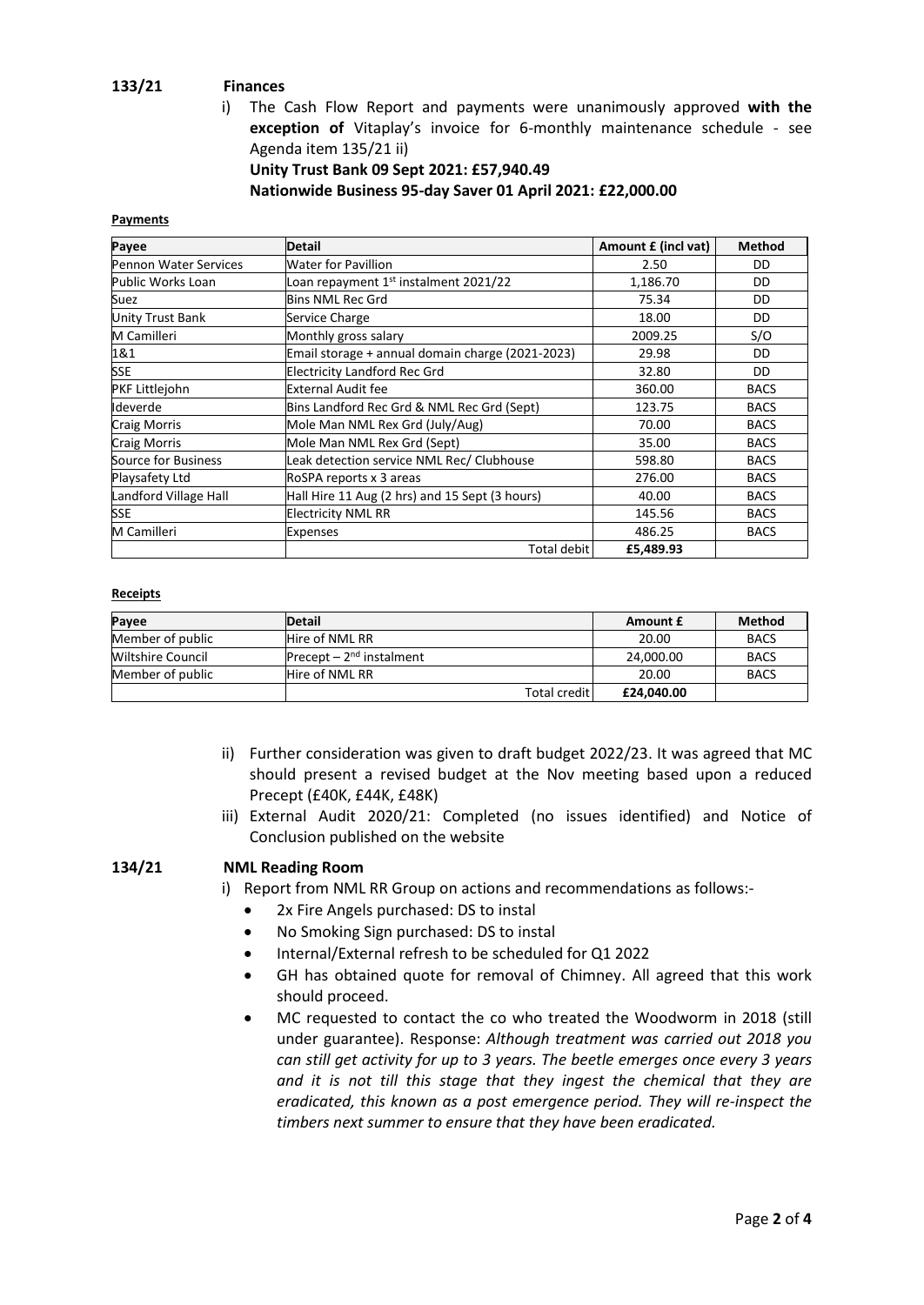- MC requested to contact tree surgeon Greg gent to assess the Sycamore at the front of the building as KP concerned (and could see potential evidence of) the roots compromising the foundations.
- Posts to the porch: RB provided additional photos to those in the Buildings Survey Report to illustrate the posts were deteriorating. From a safety point of view, it was agreed that GH will purchase materials to strengthen.
- DS requested to obtain quotes for replacement heaters  $-$  more energy efficient and to tackle the dampness, especially by the kitchen/toilets. To follow
- ii) MC has notified Moonrakers that the boundary fence is their responsibility. Given the NML RR's action to assess the Sycamore, Moonrakers wish to know the outcome of this assessment and its potential removal before they replace the fence
- iii) SSE contract for the supply of electricity: 24-month contract + DD now in place. MC secured £50 compensation to be credited to the SSE account.

### **135/21 Landford Rec Ground and NML Play Park**

- i) RoSPA Safety Inspection Reports: consider findings and any necessary maintenance. In error MC sent through the 2020 reports. MC apologised and will send everyone the 2021 reports.
- ii) Vitaplay 6-monthly maintenance work carried out on both sites: MC has chased the report. It was unanimously agreed that Vitaplay's invoice **will not** be settled pending receipt of this report.
- iii) NML Rec Grd: MC has yet to obtain Quotes to remedy the slippery slope by the NML Play Park
- iv) NML Rec Grd/Play Park: Request to add outdoor gym equipment to extend the fitness facilities on offer to the wider community. MC requested to obtain quotes.
- v) Landford Rec Grd: It was unanimously agreed that this will not be a dog-free zone due to an isolated incident. DS to create a poster aimed at keeping dogs under control.
- vi) Landford Rec Grd Toilets: The toilets have been found unlocked on numerous occasions. GH and JB to assess the door/lock and report back.

#### **136/21 Significant trees in the parish**

i) LPC to identify significant trees within the parish (covering both New Forest and Wiltshire Council regions), RB will map them on to Parish Online, and councillors to consider TPOs where necessary. All to come ready to discuss at the November meeting.

#### **137/21 Community engagement event Saturday 16 October 2-4pm**

i) An informal gathering for Q&As and to capture feedback and suggestions from the community. MC to organise refreshments.

#### **138/21 Correspondence**

i) Request that Nomansland Methodist Church is added to the 'non-designated heritage asset' list (following article in Horizon mag that it may be sold): NB to contact Gareth to discuss before LPC considers further.

#### **139/21 To receive Councillors' Reports**

**DS:** will be attending schools in Nov. The children's initiative for a competition to design a '20 is plenty' sign for School Road is near completion

**KP**: attended the NE Quadrant meeting and issued a report to all councillors

**RB**: attended the NFNPA meeting which included a brilliant presentation which is published on the NFNPA website. RB's wife Kaz ran a 'Coffee and catch-up' meeting. 51 people attended raising £110 which was donated to McMillan Cancer. Due to its success and demand to repeat, Kaz will hold again as charity events on 02 Nov and 01 Dec. Unanimously agreed that the NML RR may be used free of charge.